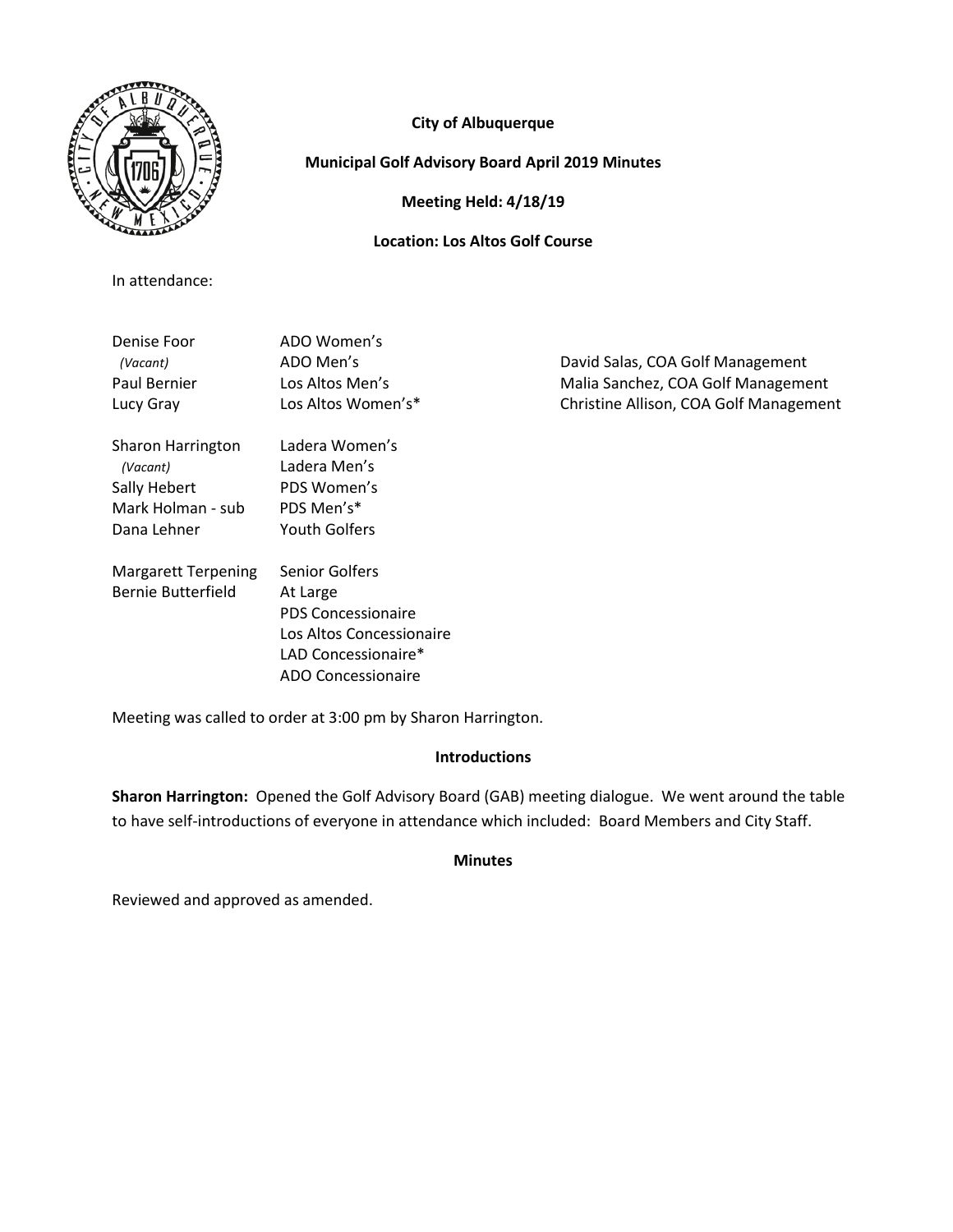### **Public Comments**

Puerto Del Sol Golf Supervisor Henry Rodarte was invited to speak to the group on items being done at Puerto. Los Altos Supervisor Loisel Sotelo will attend a future meeting, he was completing topdressing.

### **Golf Management Reports and Updates**

### **Personnel Updates**

**David Salas:** E-17 position extended, 2 operators at Ladera to be posted and 4 of 7 temps in place at courses

#### **Rounds and Revenue**

**Malia Sanchez**: Provided an updated version of rounds and revenue and discussed updated info.

### **Concessionaire Comments**

## **No Concessionaires Present**

## **Golf Advisory Board (GAB) Member Comments**

**Paul Bernier:** Asked about the netting on #8, tree's along #14 and asked David about the rings on the greens, Paul asked about weeds around town and the golf course.

**David Salas**: Purchase of netting is in the works, 10 trees were planted along #14 and rings on the greens are fairy ring, it is a fungus but not a dangerous one. It comes from saturation. Weeds are London Rocket and are a very invasive weed; we did apply an application of pre-emergent within budget allowance.

**Sharon Harrington**: Spoke in behalf of Karla asking about the trash/waste pile between holes 14 and 16 at Los Altos, also asked about new teeing areas at Ladera and Los Altos

**David Salas**: Green waste dumped there thorough the year and compost smaller leafs and brush. Will clean up the garbage. Will get with Pro's on new forward tee boxes. We also had some discussion about new tee markers and marquees.

**Lucy Gray**: Sharon asked Lucy for a list of priorities; Lucy discussed the branch on #9 at Los Altos.

**David Salas**: We have not got the branch yet, working with Parks and their lift truck to get it.

**Sally Hebert**: Advised Dave that she had played at Puerto on Monday and that workers wouldn't move

**David Salas**: Will talk with Henry about this